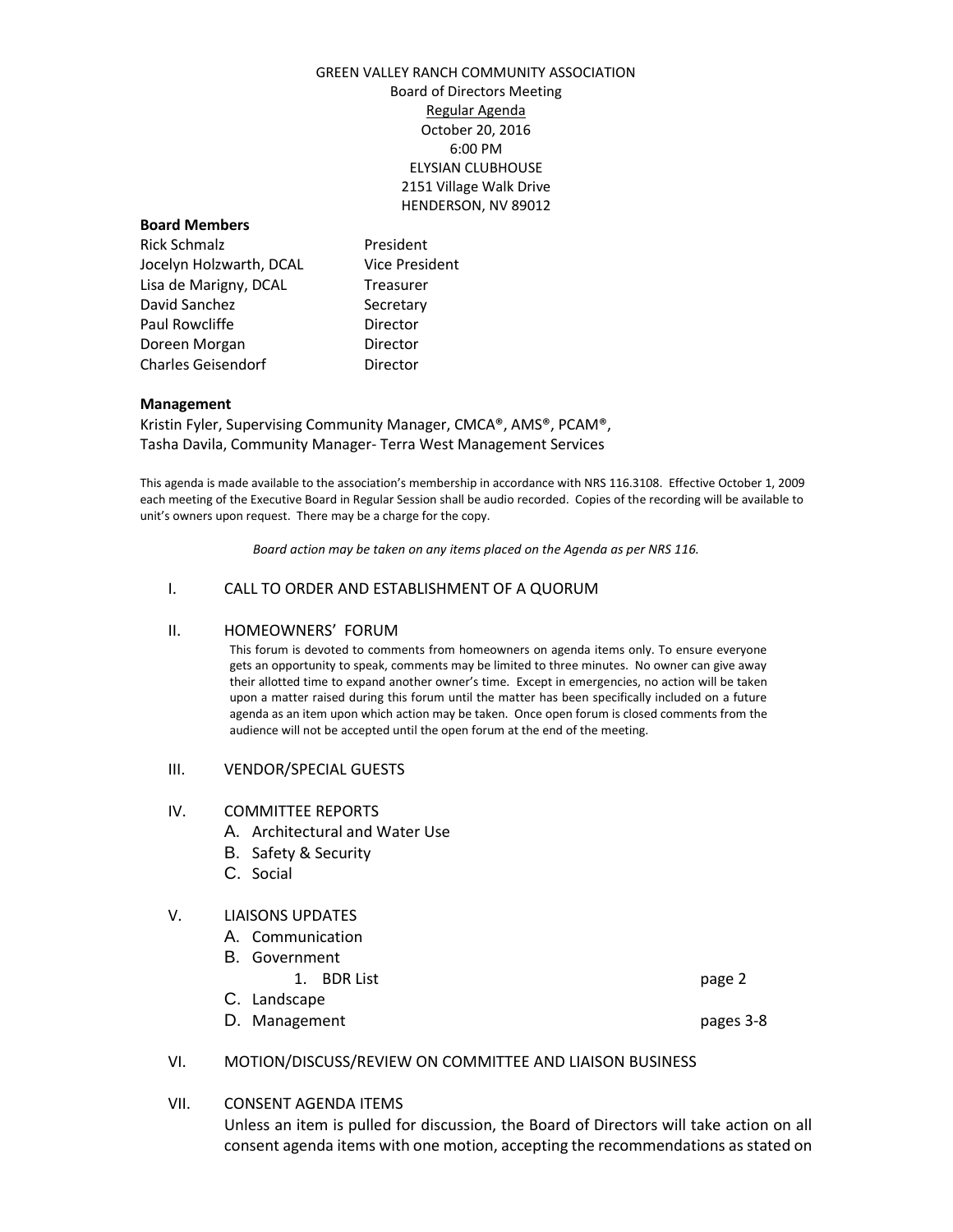the agenda item. To pull an item for discussion, please notify the Board President before action is taken on the consent agenda items.

| А. | Approval of Minutes - September 15, 2016    | pages 9-12  |
|----|---------------------------------------------|-------------|
| В. | 2015 Approved Landscape Proposals Report    | page 13     |
|    | C. 2016 Approved Landscape Proposals Report | pages 14-15 |
|    | D. Acceptance of Financials - August 2016   | pages 16-21 |
|    | E. Review of Litigation Disclosure          | pages 22-27 |
|    | F. Next Meeting – November 17, 2016         |             |
|    | G. Annual Calendar - Draft                  | pages 28-29 |
|    | H. Priorities/Goals                         | page 30     |
| L. | Election/Budget Calendar                    | page 31     |
| J. | Reserve Expense Report up to 6.16.16        | pages 32-35 |
|    | K. Reserve Expense Report current           | pages 36-37 |
| L. | 2015 Reserve Projects moved to 2016         | page 38     |
|    | M. 2016 Pending Reserve Projects            | page 39     |
|    | N. 2017 Reserve Projects                    | page 40-41  |

- VIII. Open Sealed Bids Motion/Discuss/Review to approve management to open sealed bids
- IX. FINANCIAL

A. Treasurers Report

# X. UNFINISHED BUSINESS

|     |                     | A. Park furniture for Summit Ridge Park - Motion/Discuss/Review to              |               |  |
|-----|---------------------|---------------------------------------------------------------------------------|---------------|--|
|     |                     | approve/deny/postpone the replacement of park furniture                         | page 42       |  |
|     |                     | 1. Park Pro - \$8,097.95                                                        | pages 43-64   |  |
|     |                     | 2. GB Group - \$1,149                                                           | pages 65-70   |  |
|     |                     | 3. Green Living - \$11,876                                                      | pages 71-76   |  |
|     |                     | B. Josh Stevens Park Playground and surface - Motion/Discuss/Review to          |               |  |
|     |                     | approve/deny/postpone the replacement of the playground equipment and           |               |  |
|     |                     | padding                                                                         | page 77       |  |
|     |                     | 1. Park Pro - \$90,585.06                                                       | pages 78-89   |  |
|     |                     | 2. Green Living - \$90,730 or \$74,646                                          | pages 90-96   |  |
|     |                     | C. 2017 Budget - Motion/Discuss/Review to approve/deny/postpone the 2017        |               |  |
|     |                     | budget                                                                          | pages 97-100  |  |
|     |                     | D. Tree Maintenance Contract - Motion/Discuss/Review to open sealed bids and    |               |  |
|     |                     | possibly approve vendor for tree maintenance                                    | page 101      |  |
| XI. | <b>NEW BUSINESS</b> |                                                                                 |               |  |
|     |                     | A. Tree Trimming on Mountain Ridge by Stags Leap - Motion/Discuss/Review to     |               |  |
|     |                     | approve/deny/postpone the tree trimming bid by Jaramillo in the amount of       |               |  |
|     |                     | \$3,260                                                                         | page 102      |  |
|     |                     | B. Wall Repair - Motion/Discuss/Review to approve/deny/postpone the wall repair |               |  |
|     |                     | by Intertex in the amount of \$1,700                                            | pages 103-108 |  |
|     |                     | C. Wall Repair - Motion/Discuss/Review to approve/deny/postpone the wall repair |               |  |
|     |                     | by Intertex in the amount of \$2,540.13                                         | pages 109-114 |  |
|     |                     | D. Desert Shadow Trail South from Amargosa to Amargosa Landscaping -            |               |  |
|     |                     | Motion/Discuss/Review to approve/deny/postpone the Desert Shadow Trail          |               |  |
|     |                     | south from Amargosa to Amargosa bid by Jaramillo in the amount of \$20,750      |               |  |
|     |                     |                                                                                 | Pages 115-117 |  |
|     |                     |                                                                                 |               |  |

E. Desert Shadow Trail South Amargosa Trail Head on both sides - Motion/Discuss/Review to approve/deny/postpone the Desert Shadow Trail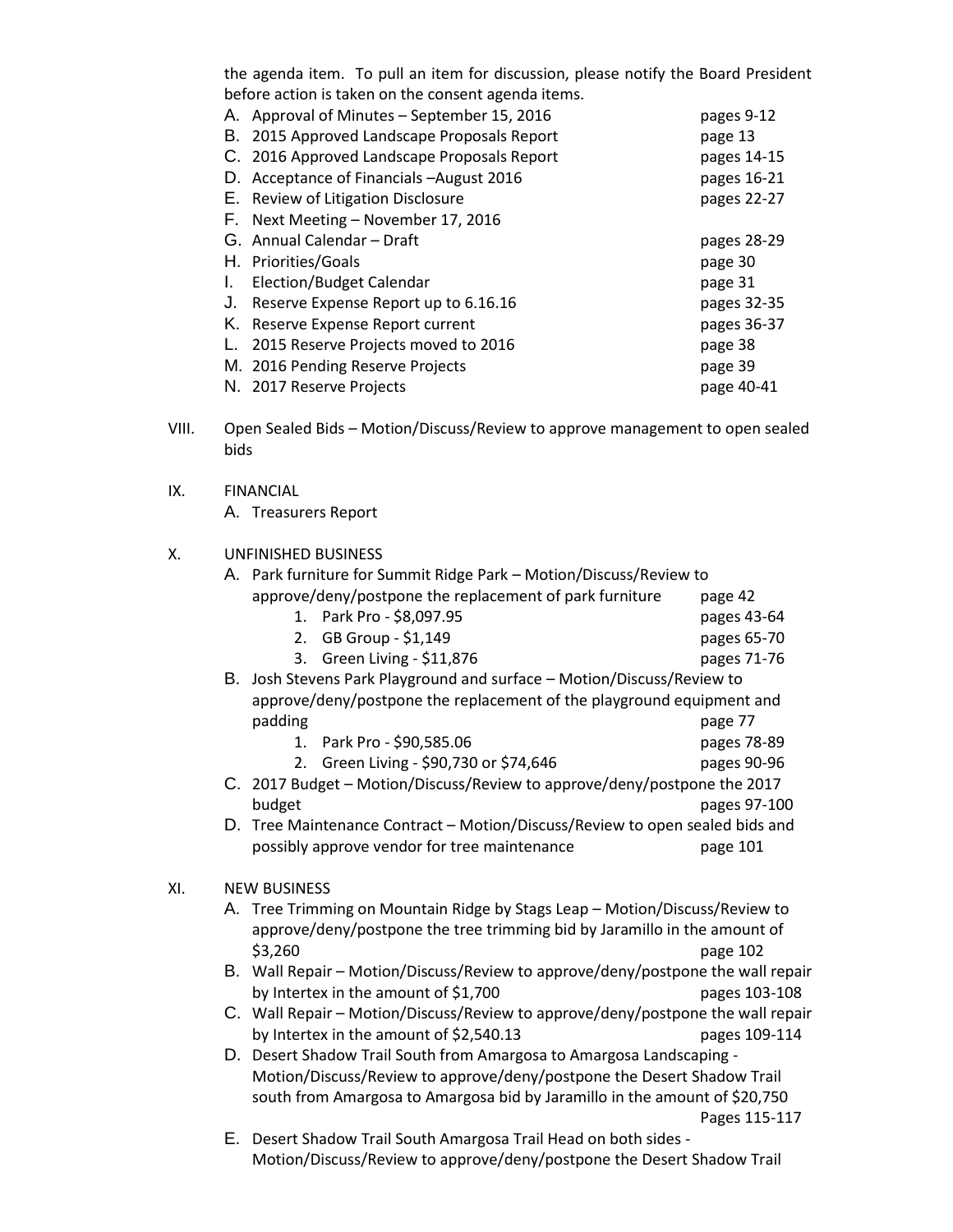south Amargosa Trail head on both sides bid by Jaramillo in the amount of \$13,400 pages 118-120

- F. Desert Shadow Trail South of Paseo Verde to Amargosa Motion/Discuss/Review to approve/deny/postpone the Desert Shadow Trail south of Paseo Verde to Amargosa bid by Jaramillo in the amount of \$16,500 Pages 121-122
- G. Desert Shadow Trail South of Paseo Verde to Amargosa Motion/Discuss/Review to approve/deny/postpone the Desert Shadow Trail south of Paseo Verde to Amargosa bid by Jaramillo in the amount of \$12,500 Pages 123-124
- H. Paseo Verde from Desert Shadow Trail to Shopping Center Motion/Discuss/Review to approve/deny/postpone the Paseo Verde from Desert Shadow Trail to Shopping Center bid by Jaramillo in the amount of \$16,900 pages 125-127
- I. Green Valley Ranch entrance on Green Valley Parkway and Wingbrook Motion/Discuss/Review to approve/deny/postpone the Green Valley Ranch entrance on Green Valley Parkway and Wingbrook bid by Jaramillo in the amount of \$12,400 pages 128-129
- J. Intertex on wall caps and walls Desert Shadow Trail South of Paseo Verde to Amargosa - Motion/Discuss/Review to approve/deny/postpone repair and replace of the wall caps and walls bid by Intertex in the amount of \$9,070

Pages 130-145

K. Enclave requesting Assistance - Motion/Discuss/Review to approve/deny/postpone the request from Enclave for assistance

page 146

- L. Cottages ARC Application for paint homeowners gates Motion/Discuss/Review to approve/deny/postpone the Cottages ARC application for painting the homeowner gates(color sample at meeting) page 147
- M. Carriage Lane ARC Application for street signs Motion/Discuss/Review to approve/deny/postpone the Carriage Lane ARC application for street signs Pages 148-165
- XII. INFORMATIONAL/UPDATES
	- A. Summerwood Park
	- B. City of Henderson Trail Access to Bridge
	- C. Phase 2
		- 1. Intertex
		- 2. RSI
		- 3. GB Group

# XIII. HOMEOWNER LETTERS / REQUESTS

XIV. NEXT MEETING

A. November 17, 2016

# XV. BOARD MEMBERS CLOSING COMMENTS

- XVI. HOMEOWNERS' FORUM This forum is devoted to comments from homeowners on general topics. To ensure everyone gets an opportunity to speak, comments may be limited to three minutes. No owner can give away their allotted time to expand another owner's time. Items discussed may be placed on a future agenda at the discretion of the Board of Directors.
- XVII. ADJOURNMENT